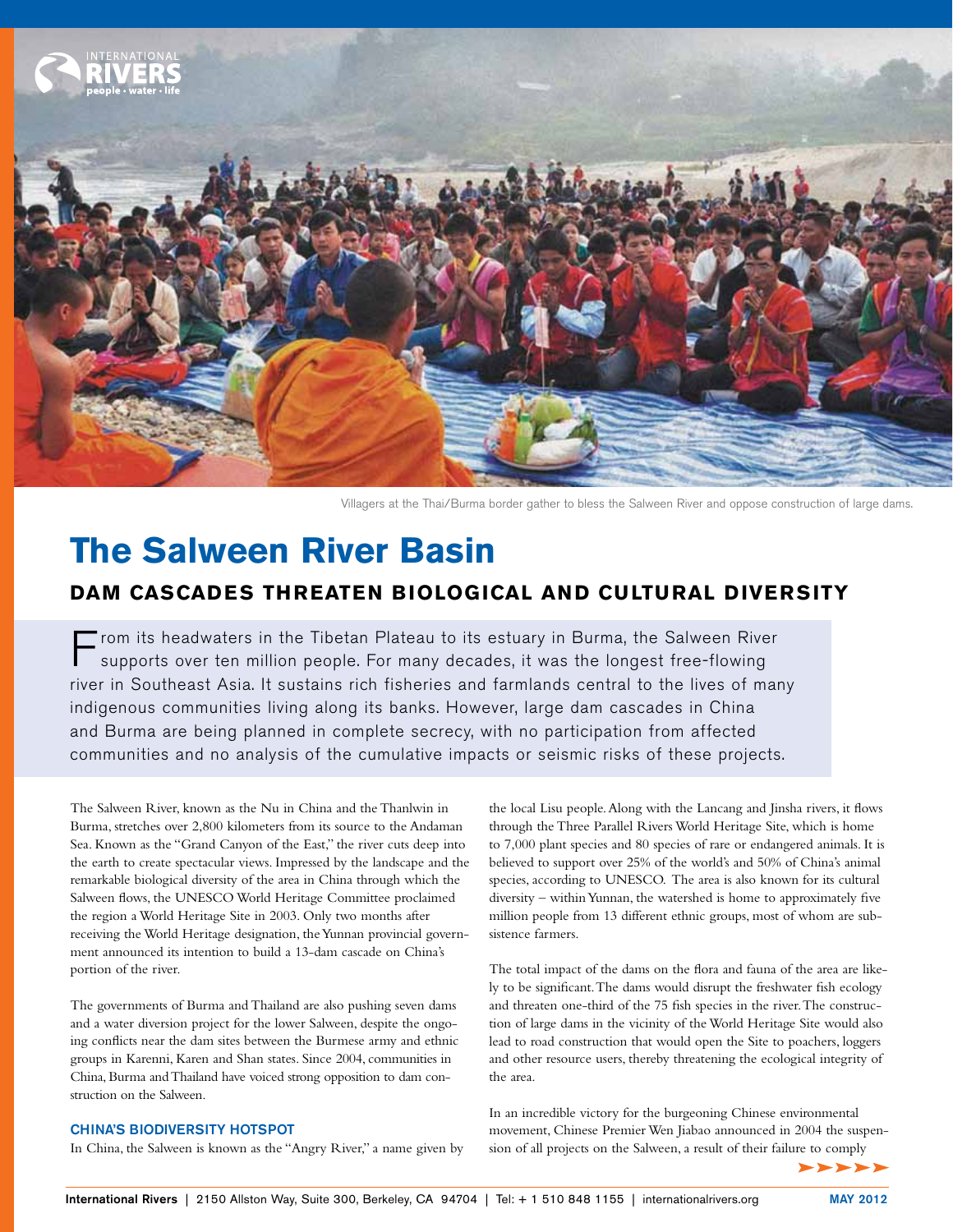



with reporting requirements under China's new environmental laws. However, in 2011, officials revealed plans to resume the dams as part of China's 12th Five-Year Plan.

### *Seismicity*

Among the key concerns voiced by critics of the project are its seismic risks. The Salween sits at the intersection of the northeastern Indian plate and Eurasian plate. Most of the projects discussed under the 12th Five-Year Plan would be built in this

Construction of dams and related activities could aggravate geologic hazards. Photo: Fan Xiao

dense fault zone, which is China's most seismically active area. From 1512 to 1976, west of the Salween, there were 15 earthquakes of magnitude six or greater, occurring at a rate of once every 30.9 years. The devastating earthquake of 2008 in Sichuan Province, which damaged hundreds of dams and may have been triggered by a reservoir (known as Reservoir Induced Seismicity), illustrates the risk of building hydropower projects on fault lines.

The valley also experiences deadly landslides during the rainy season, due to the steepness of the terrain. These hazards could increase if reservoirs are created or an earthquake is triggered by a large dam. Should one dam break or a reservoir overflow, a domino effect of dam failures could lead to devastating flooding downstream.

#### *Social Impacts*

Project proponents claim that the dams would help bring development and modernity to the impoverished areas along the Salween. However, the record of resettlement in China is not positive, and many people fear that the promised benefits would not materialize. The cascade in China would displace over 50,000 ethnic minority people. 144 households in Xiaoshaba village near the proposed Liuku Dam have already been relocated. The result has been a number of problems including exorbitant prices for resettlement houses, a failure to allocate new farmland, and a lack of long-term support programs like job training.

One ethnic Tibetan who would be affected by the northernmost dams told *The New York Times* in 2007: "If people are forced to move because of the project, they are going to lose the way of life that makes them special. It's inevitable that people will lose their traditions if they move away." Officials state that affected villagers would be moved either to far away towns or to higher ground where the land is less arable. The demands by local communities for fuelwood and non-timber forest products would put a strain on the area's limited resources and increase pressure on protected areas. In addition, the increasing competition for scarce resources could lead to conflicts between resettled and host communities, which could result in interethnic rivalries.

Site preparation on four of the 13 dams was allowed to begin in 2007. Local communities have been minimally consulted, and thus far, the government has not published the full Environmental Impact Assessments for any of the dams.

#### Downstream Impacts TO Burma and Thailand

Communities in Burma and Thailand fear the cumulative impact that dams on the Chinese stretch of the Salween could have. In addition, Burma's own cascade of dams could cause severe impacts to their livelihoods and natural resources.

Fisheries are a major source of dietary protein for communities in Burma, and the river's nutrient-rich waters sustain vegetable gardens and farmlands. Local people collect fresh water at high tide and store it in community pools for drinking, household use and irrigation, which they manage in a delicate balancing act between the high and low tides. Natural seasonal floods also irrigate and replenish fields. If the dams are built, the downstream effects stand to alter the lives of over half a million people. These effects could include altering river flows, increasing erosion, destroying islands, damaging downstream agriculture, reducing fish catches, and potentially triggering disastrous earthquakes and dam breaks in this seismically active region.

#### *Biodiversity*

Among the seven dams in Burma, the Hatgyi Dam would flood two wildlife sanctuaries in Karen State, the Tasang Dam would flood pristine teak forests including the diverse "one thousand islands," and the Weigyi Dam would inundate parts of the Kayah-Karen Montaine Rainforests, Salween National Park and Salween Wildlife Sanctuary. The dams would also likely degrade the Khoe Kay, a bend of the Salween River near the Thai-Burma border that is rich in endemic species. 42 species are listed on IUCN's Red List of Threatened Species. Also, many of the plants and animals unknown to Western science are used by the Karen people for food and medicine.

#### *Conflict Areas*

The proposed dams in Burma are located in active civil war zones, which is partly why they have proven problematic to develop. Since project preparations began, there has been increased militarization at the dam sites, which has been linked to the escalating abuse of local populations. According to Human Rights Watch, Shan Women's Action Network and other relief groups, members of ethnic



A Thai-Karen fisherman showing off his catch.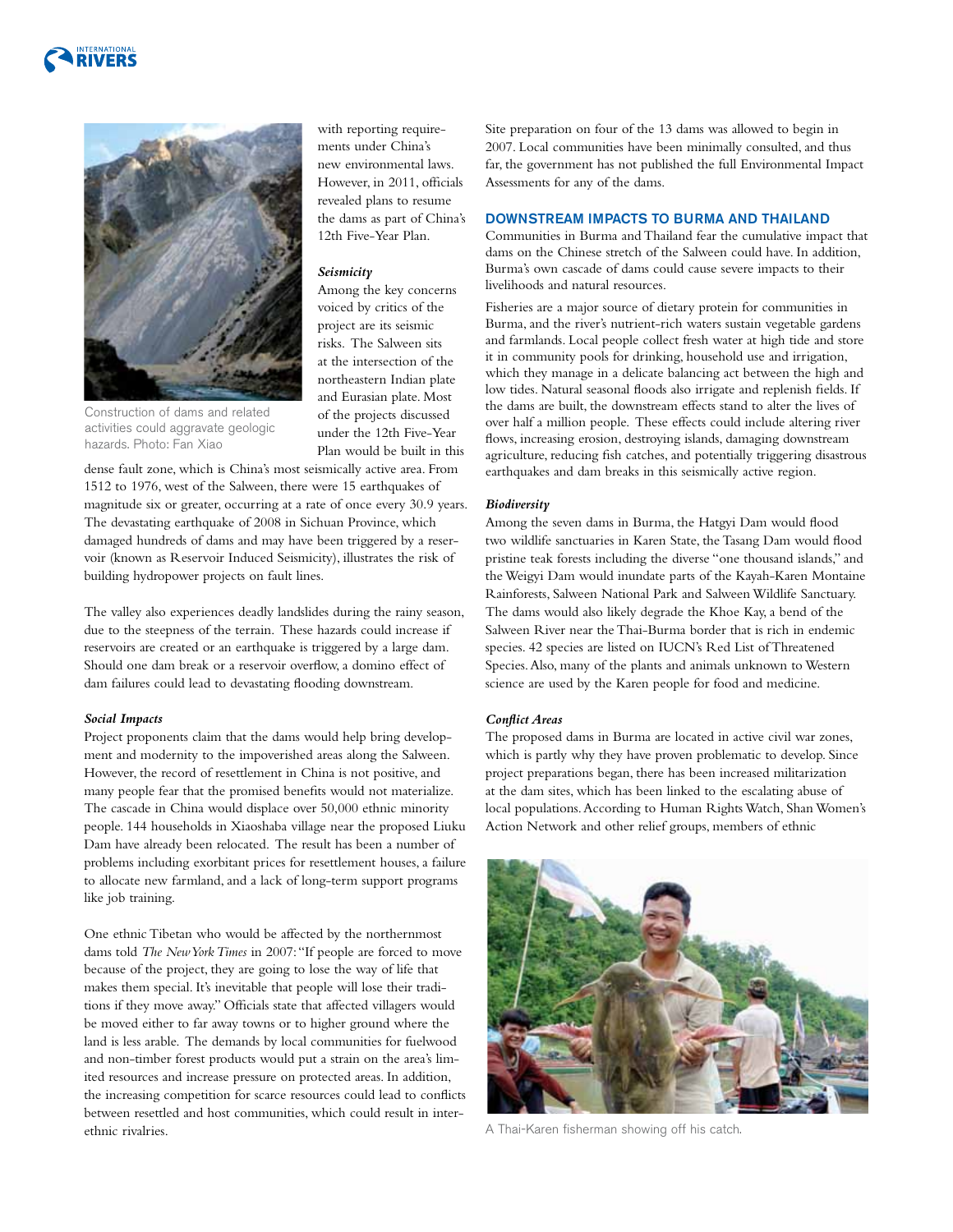minority groups like the Kachin, Shan and Karen are not only being systematically and forcibly moved from their homes, but in some cases robbed, tortured, raped or executed.

The dams are being developed by companies from Thailand, China and Burma. In June 2006, China's largest hydropower company, Sinohydro Corporation, announced an agreement with Electricity Generating Authority of Thailand (EGAT) and Burma's Ministry of Electric Power to jointly develop the Hatgyi Dam. 75% of the output would be delivered to Thailand in 2019, according to EGAT. Hatgyi's EIA was broadly criticized by experts and NGOs for downplaying the environmental and human impacts and for making dubious claims about the extent of the opposition to the project by the local ethnic Karen.

Tasang Dam would be the largest dam in Southeast Asia and the single largest investment in Burma. The site is located in southern Shan State. Thailand is expected to purchase at least 85% of the annual energy production, but no power purchasing agreement has been signed thus far. Construction of Tasang Dam has been accused of causing human rights abuses and widespread environmental damage. A Shan advocacy group has said that over the past 10 years, the Burmese army has relocated more than 60,000 villagers from areas adjoining the dam site and projected flood zone. EarthRights

## **Fast Facts: Dams on the Salween River**

| Dam Name                       | Height (m) | <b>Capacity (MW)</b> | <b>Estimated</b><br><b>Displacement</b> | Status***               |  |  |  |
|--------------------------------|------------|----------------------|-----------------------------------------|-------------------------|--|--|--|
| China*                         |            |                      |                                         |                         |  |  |  |
| Developer: Huadian Corporation |            |                      |                                         |                         |  |  |  |
| Songta                         | 307        | 4,200                | 3,633                                   | Active site preparation |  |  |  |
| Bingzhongluo                   | 55         | 1,600                | 0                                       | Planned                 |  |  |  |
| Maji                           | 300        | 4,200                | 19,830                                  | Active site preparation |  |  |  |
| Lumadeng                       | 165        | 2,000                | 6,092                                   | Site preparation halted |  |  |  |
| Fugong                         | 60         | 400                  | 682                                     | Planned                 |  |  |  |
| Bijiang                        | 118        | 1,500                | 5,186                                   | Planned                 |  |  |  |
| Yabiluo                        | 133        | 1,800                | 3,982                                   | Site preparation halted |  |  |  |
| Lushui                         | 175        | 2,400                | 6,190                                   | Planned                 |  |  |  |
| Liuku                          | 35.5       | 180                  | 411                                     | Site preparation halted |  |  |  |
| Shitouzai                      | 59         | 440                  | 687                                     | Planned                 |  |  |  |
| Saige                          | 79         | 1,000                | 1,882                                   | Site preparation halted |  |  |  |
| Yansangshu                     | 84         | 1,000                | 2,470                                   | Planned                 |  |  |  |
| Guangpo                        | 58         | 600                  | 34                                      | Planned                 |  |  |  |
| <b>Total in China</b>          |            | 21,320               | 51,079                                  |                         |  |  |  |

**Burma\*\*** Project Participants: Burma's Ministry of Electric Power, Electricity Generating Authority of Thailand, Sinohydro Corporation, Russia's Power Machines Company, Zhejiang Fuchunjiang Hydropower Equipment, Tasang Hydropower Company, Ltd., Hanergy Holdings Group, Gold Water Resources Co Ltd.

| Kun Long                  | Unknown | 2,400  | Unknown  | Planned                                                     |
|---------------------------|---------|--------|----------|-------------------------------------------------------------|
| Nong Pa                   | Unknown | 1.200  | Unknown  | Planned                                                     |
| Tasang                    | 230     | 7,110  | 60,000+  | Pre-feasibility study                                       |
| Ywathit                   | Unknown | 600    | Unknown  | Feasibility study                                           |
| Weigyi                    | 168     | 4.540  | 30,250   | Feasibility study                                           |
| Dagwin                    | 49      | 792    | Unknown  | Feasibility study                                           |
| Hatgyl                    | 100     | 1,190  | 2,400    | 2nd Environmental<br>Impact Assessment<br>under preparation |
| <b>Total in Burma</b>     |         | 17,832 | 92,650   |                                                             |
| <b>Total for All Dams</b> |         | 39,152 | 143,729+ |                                                             |

*Sources:*  \* Brian Tilt (2012). "Damming China's Angry River: Vulnerability in a Culturally and Biologically Diverse Watershed," *Water, Cultural Diversity, and the Global Environmental Change: Emerging Trends, Sustainable Futures?* B.R. Johnston et al. (eds.). UNESCO \*\* Burma Rivers Network

\*\*\* International Rivers, China Global Dams Database, accessed 3 May 2012

International has said the project would displace tens of thousands more from their homes in the Shan, Karenni and Karen states, as well as from the Mae Hong Son Province in Thailand. Others have been press-ganged into forced labor, raped or killed by the Burmese military during the preparatory stage of Tasang Dam. Fighting around the dam site in June 2011 spread to other Chinese-funded dam sites and forced at least 2,000 refugees to flee to the China border. According to one villager, "We are ordered to move out with threats but we don't know where to go and how we will survive."

#### A Better Way Forward

The dams on the Salween River in China are part of China's Western Region Development Strategy, which seeks to send electricity from the western provinces to the eastern provinces. However, experts fear that building these dams could trigger a new wave of energy-intensive industrial development in China and further exploitation of the region's rich mineral deposits. In addition, they fear a repetition of history, where few of the benefits reach the local displaced communities, and existing disparities between the eastern and western regions are exacerbated.

China is already making impressive inroads in alternative energy development. The National Development and Reform Commission plans to enforce a series of new demand-side management policies and efficiency measures to reduce energy use. New and expensive hydropower projects could be avoided by increasing investment in energy efficiency measures, alternative energy, end-use conservation, and by rehabilitating and improving management of existing hydropower projects.